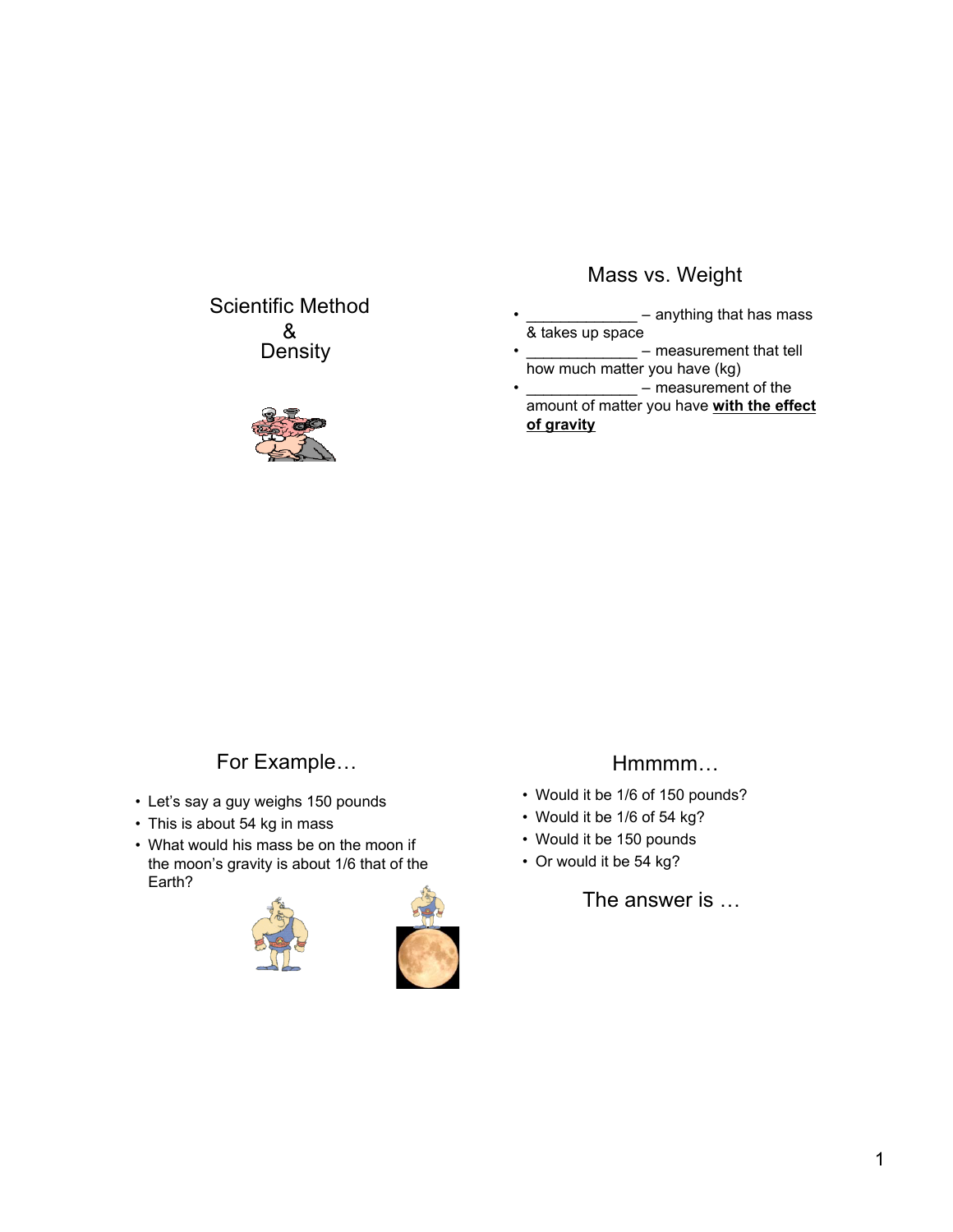#### Some of you are scratching your heads…

- The reason is because gravity has **NOTHING** to do with mass – *that's only for weight*
- His mass did not change only his weight changed

## Accuracy vs. Precision

- $-$  How close you are to the correct answer
- \_\_\_\_\_\_\_\_\_\_\_\_\_ How close your answers are together

#### For Example…

• Let's say we had the following dart board



Is the accuracy good or bad?

Is the precision good or bad?

# Try this one

• Let's say we had the following dart board



Is the precision good or bad?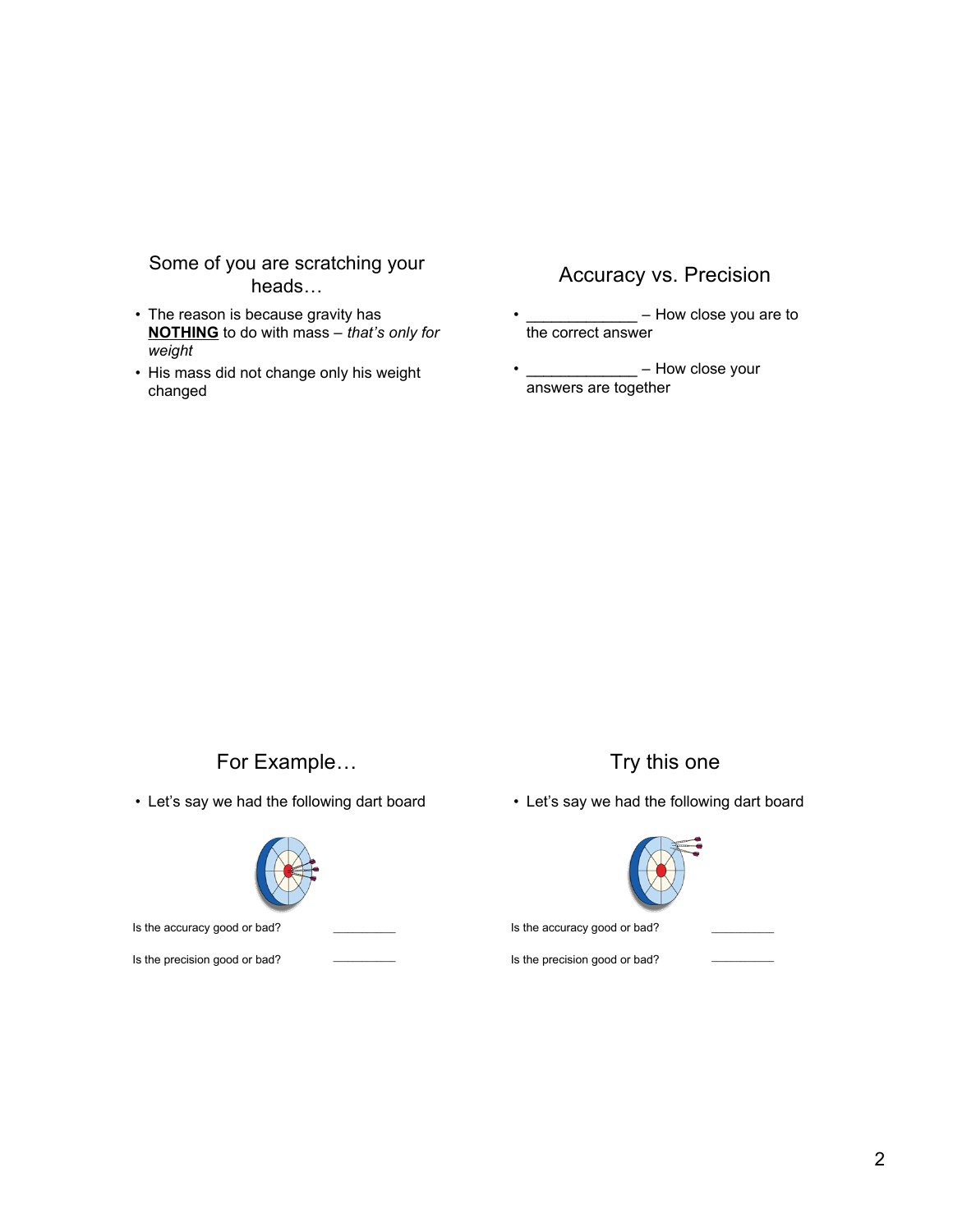# Try this one

• Let's say we had the following dart board



Is the accuracy good or bad?

Is the precision good or bad?

## The Scientific Method

- $-$  a systematic approach used in scientific study
- It is an organized approach for scientists to do
- Provides a method for scientists to verify their work and the work of others

### Steps for the Scientific Method

*Step # 1 –* \_\_\_\_\_\_\_\_\_\_\_\_\_

| ٠                                 | - the act of gathering    |
|-----------------------------------|---------------------------|
| information (                     |                           |
|                                   | data - information with   |
| <b>NO</b> numbers                 |                           |
| • (hot, blue, rainy, cold)        |                           |
|                                   | $data - information$ with |
| numbers                           |                           |
| $\cdot$ (98°F, 80% humidity, 0°C) |                           |

#### Steps for the Scientific Method

*Step # 2 – Form a* \_\_\_\_\_\_\_\_\_\_\_\_\_

- $-$  tentative explanation for what has been observed
- There is no formal evidence at this point

 $-$  It is just a  $\frac{1}{2}$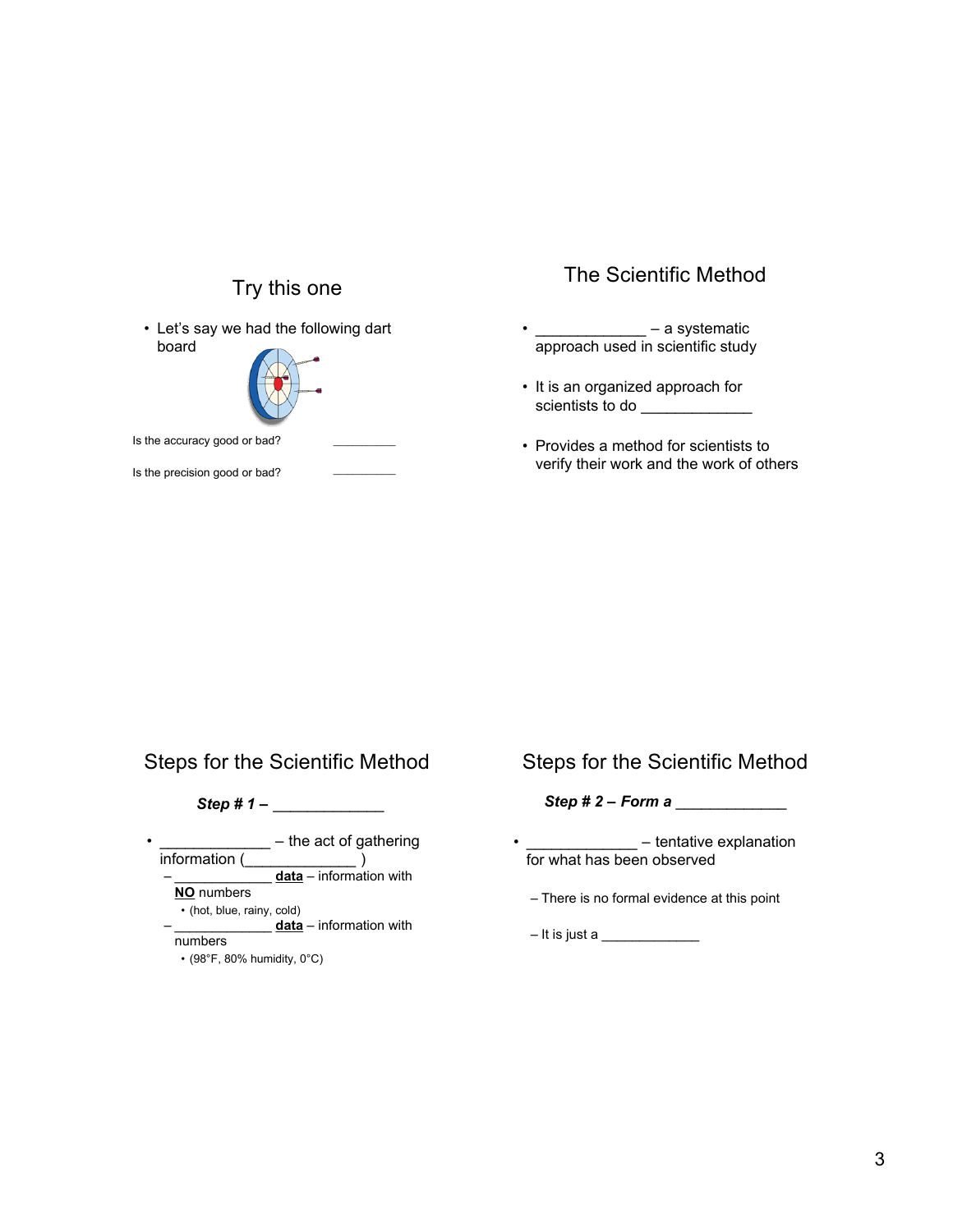# Steps for the Scientific Method

#### *Step # 3 –* \_\_\_\_\_\_\_\_\_\_\_\_\_

\_\_\_\_\_\_\_\_\_\_\_\_\_– a set of controlled observations that test the hypothesis **<u>variable</u>** – the thing that

**you** change in the experiment – \_\_\_\_\_\_\_\_\_\_\_\_\_ **variable** – the thing that changes because you changes the

independent variable – \_\_\_\_\_\_\_\_\_\_\_\_\_ – something that does not change during the experiment

 $-$  the standard for comparison

## For example…

• Let's say we are going to do an experiment testing what happens when you heat and cool a balloon…



Now we will change something…





What will happen to the balloon's size?



 $\mathcal{L}=\mathcal{L}^{\mathcal{L}}$ 

# Now let's cool things down



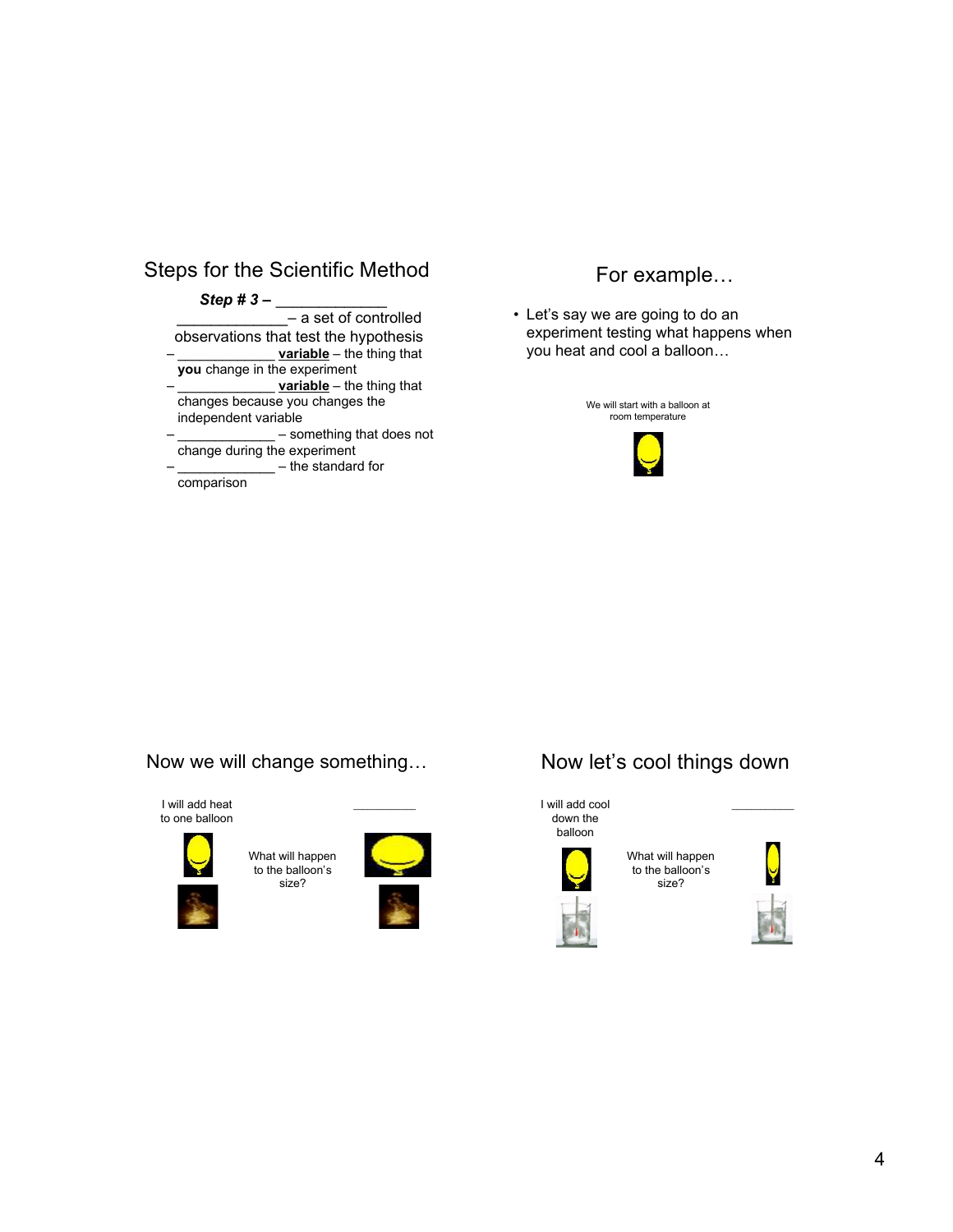

## Steps for the Scientific Method

*Step # 4 –* \_\_\_\_\_\_\_\_\_\_\_\_\_

- judgment based on the information obtained

**Density** 

• Density **- mass per unit volume (g/cm3)**



– \_\_\_\_\_\_\_\_\_\_\_\_\_



# **Density**

• **An object has a volume of 825 cm3 and a density of 13.6 g/cm3. Find its mass.**

| GIVEN:                       | WORK:    |
|------------------------------|----------|
| $V = 825$ cm <sup>3</sup>    | $M = DV$ |
| $D = 13.6$ g/cm <sup>3</sup> |          |
| $M = ?$                      |          |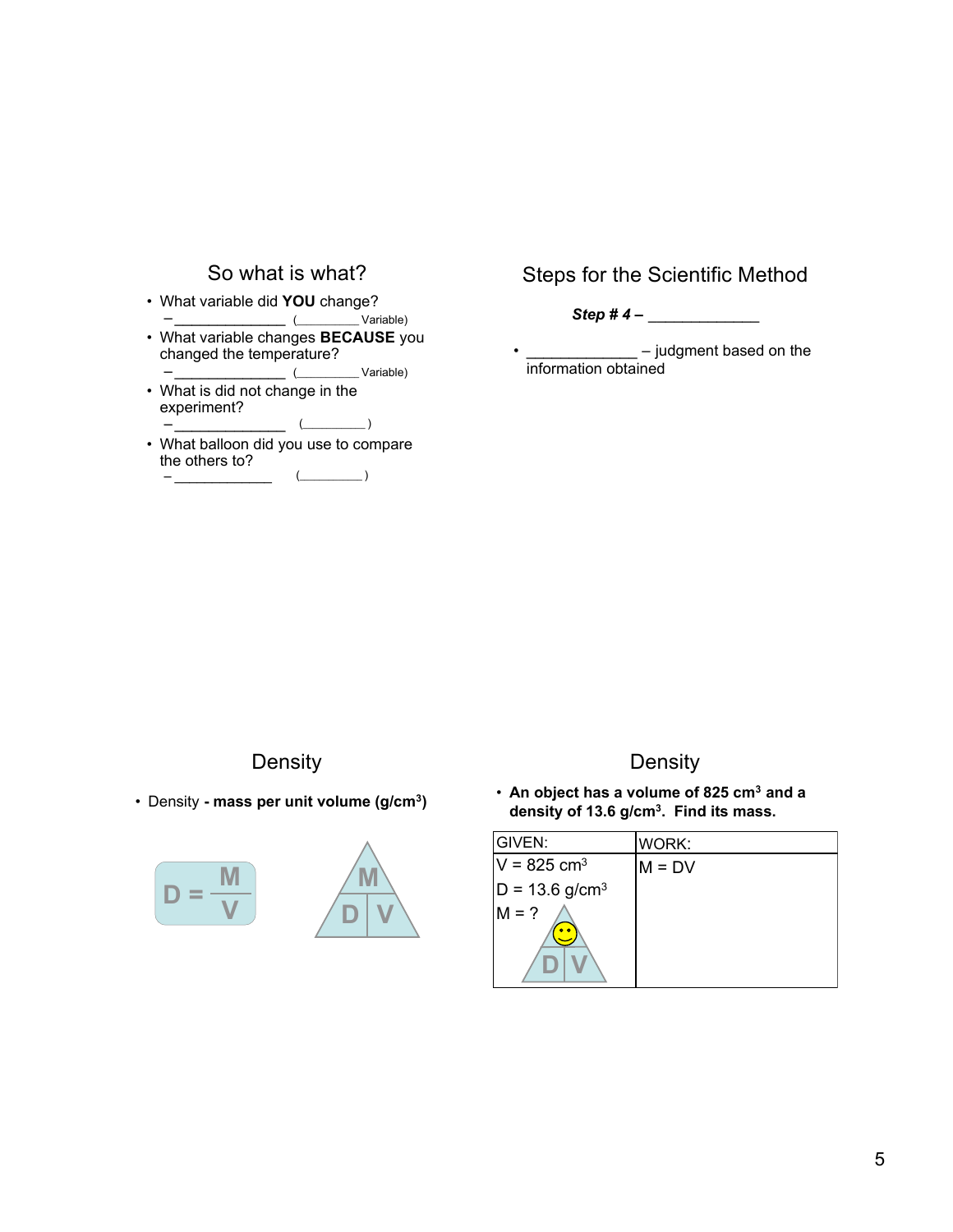### **Density**

#### **A liquid has a density of 0.87 g/mL. What volume is occupied by 25 g of the liquid?**

| <b>GIVEN:</b>   | WORK:   |
|-----------------|---------|
| $D = 0.87$ g/mL | $V = M$ |
| $V = ?$         |         |
| $M = 25 g$      |         |
| 0 <sub>0</sub>  |         |

## **Density**

#### **You have a sample with a mass of 620 g & a volume of 753 cm3. Find density.**

| GIVEN:                    | WORK: |
|---------------------------|-------|
| $M = 620 g$               | D = M |
| $V = 753$ cm <sup>3</sup> |       |
| $D = ?$                   |       |

#### **Density**

- The good thing about density is that it is an **property**
- That means that the density of a substance is the \_\_\_\_\_\_\_\_\_\_\_\_\_\_ regardless of the \_\_\_\_\_\_\_\_\_\_\_\_\_\_\_
- If you find the \_\_\_\_\_\_\_\_\_\_\_\_\_ of an unknown material, you can look it up in a density chart to find its identity

#### **Density**

- I have a block that measures 5.25 cm by 2.25 cm by 8.50 cm.
- I weigh the block and find its mass to be 5.85 g
- Calculate the density of the block in g/cm<sup>3</sup>